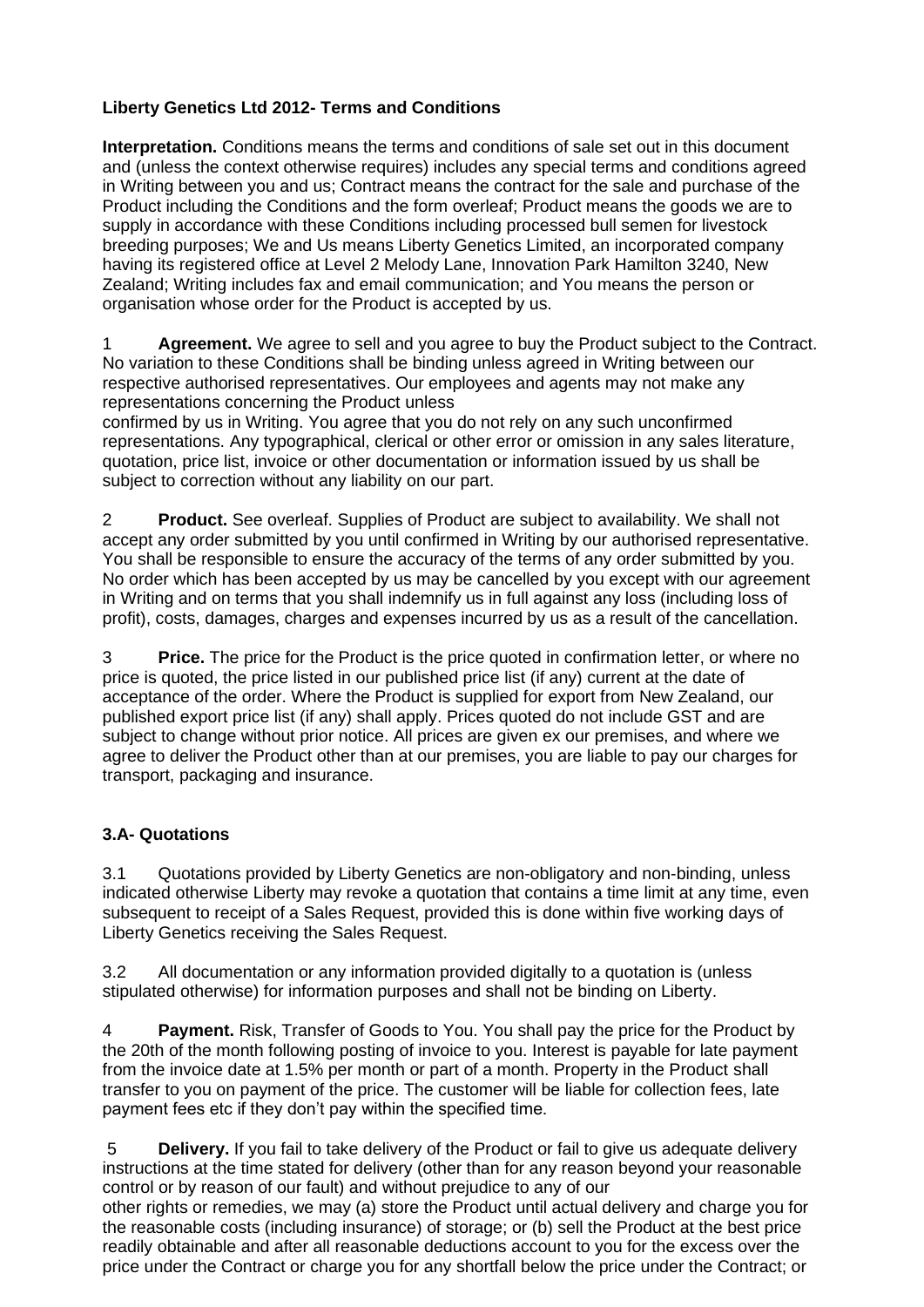(c) where the Product cannot be resold, charge you for the price under the Contract.

6 **Our Rights.** Where Prompt Payment Is Not Received Whether or not property in the Product has passed to you, until we have received payment for the Product, we may (a) cancel the Contract or suspend any further deliveries to you, or (b) hold or obtain possession of the Product and sell or resell the Product.

7 Warranties and Liability. We warrant to you that we have title to the Product. Liberty Genetics does not give any warranty, express or implied as to the description, quality or productiveness or the results, which may be obtained by the use of any of its products or in connection with any techniques recommended Subject as expressly provided in these Conditions, all warranties, conditions or other terms implied by law (including under the Fair Trading Act 1986) are excluded to the fullest extent permissible by law. We shall not be liable to you for any indirect, special or consequential loss or damage (whether for loss of profit or otherwise), costs, expenses or other claims for compensation whatsoever which arise out of or in connection with the Product, and our entire liability under or in connection with the Contract shall not exceed (at your option) the price of the Product, or replacement of the Product. We shall not be liable to you or deemed to be in breach of the Contract by reason of any delay in performing, or any failure to perform, our obligations in relation to the Product where such delay or failure was due to any cause beyond our reasonable control. Liberty Genetics agents and employees are not authorized to provide any such warranty. While Liberty Genetics takes all care in certifying AI technicians as Liberty Genetics approved, Liberty Genetics accepts no responsibility for the service supplied by any such technician or any other such AI technician recommended by Liberty Genetics. LG accepts no liability for unforeseen and uncontrollable gestation periods, unforeseeable and uncontrollable infectious cattle disease(s), and the quality level and health of semen, embryos or cattle used by LG in the performance of its obligations. LG accepts no liability for loss that is in any way related to the presence (or absence) of undesired (or desired) hereditary characteristics of the cattle, semen and embryos used in the performance of the Agreements. LG accepts no liability for loss resulting from the transfer of diseases to animals, or for property damage that is not the result of damage to, destruction of or loss of objects, including animals.

8 **Intellectual Property**. Unless otherwise agreed in writing by LG, the Customer shall not: (i) Sell or otherwise supply any semen or Germplasm from the offspring of matings using semen or Germplasm supplied by LG; or (ii)

Dispose of such offspring capable of being used for the collection of semen for sale or supply without first obtaining a covenant from the purchaser for the benefit of LG that 'the purchaser will not sell or supply semen or Germplasm from the offspring without first obtaining the written consent of LG'. All intellectual property rights relating to all materials, information, databases, software, hardware or otherwise as well as the preparatory material for the above, which is being or has been developed or made available pursuant to this Agreement will remain exclusively with LG or its authorised representative, unless agreed in writing.

9 **Privacy**. Information provided by you to us will be used to fill your order, and may be used by us for our business and marketing purposes. You have the right at any time to request an update or correction of your information or to remove your name for our mailing list (if any).

10 **General.** Any reference to any provision of a statute shall be a reference to that statute as amended from time to time. Headings are for convenience and shall not affect the interpretation of these Conditions. If any provision of these Conditions is held by any competent authority to be invalid or unenforceable

in whole or in part the validity of the other provision of these Conditions and the remainder of the provision in question shall not be affected. Any dispute arising under or in connection with these Conditions or the sale of the Product shall be referred to arbitration by a single arbitrator appointed by agreement or nominated by the President for the time being of the Waikato Bay of Plenty District Law Society. This Contract is governed by the laws of New Zealand and you agree to submit to the non-exclusive jurisdiction of the New Zealand courts.